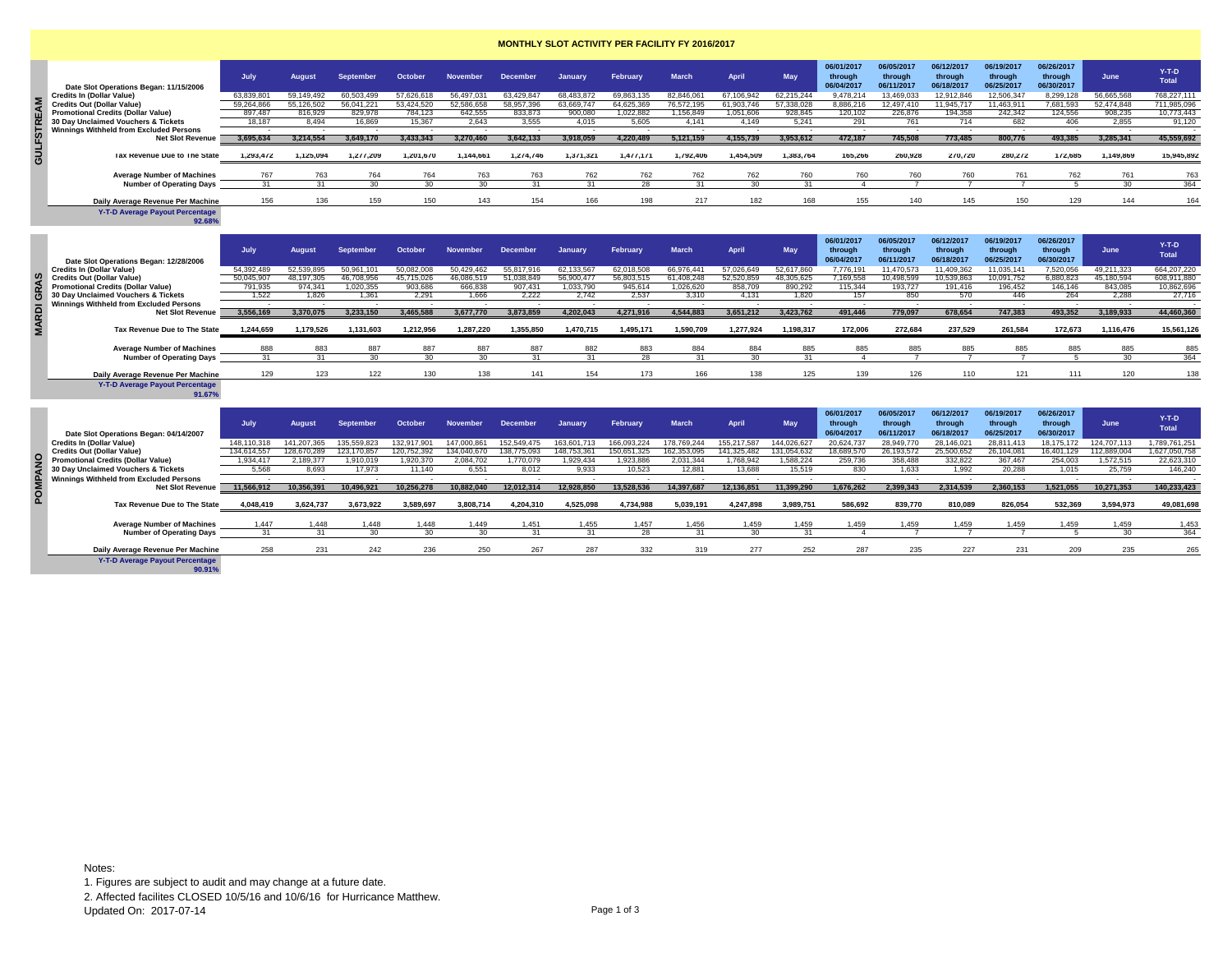## **MONTHLY SLOT ACTIVITY PER FACILITY FY 2016/2017**

|   | Date Slot Operations Began: 10/15/2009           | July        | August     | <b>September</b> | October     | <b>November</b> | <b>December</b> | January   | February    | <b>March</b> | April       | May        | 06/01/2017<br>through<br>06/04/2017 | 16/05/2011<br>through<br>06/11/2017 | 06/12/2017<br>through<br>06/18/2017 | 06/19/2017<br>through<br>06/25/201 | 06/26/2017<br>through<br>06/30/2017 | June        | $Y-T-D$<br>Total |
|---|--------------------------------------------------|-------------|------------|------------------|-------------|-----------------|-----------------|-----------|-------------|--------------|-------------|------------|-------------------------------------|-------------------------------------|-------------------------------------|------------------------------------|-------------------------------------|-------------|------------------|
|   | <b>Credits In (Dollar Value)</b>                 | 113,514,52  | 07.629.52  | 07.488.08        | 105,706,709 | 00.191.843      | 107.042.89      | 05,770,82 | 103,858,039 | 24,521,789   | 120.228.294 | 12.009.037 | 17,117,398                          | 24.492.860                          | 23.110.81                           | 26.561.92                          | 18,477,065                          | 109.760.058 | 1,317,721,632    |
|   | <b>Credits Out (Dollar Value)</b>                | 106,090,438 | 01.449.465 | 100.178.252      | 99,020,983  | 93,398,920      | 100,287,157     | 98,589,53 | 97,085,746  | 16,485,662   | 112.632.494 | 05.077.439 | 16,016,107                          | 22.801.072                          | 21.451.26                           | 24,855,07                          | 7,286,690                           | 102,410,210 | ,232,706,304     |
|   | <b>Promotional Credits (Dollar Value)</b>        | 276.491     | 236,400    | 251.910          | 410.105     | 399.904         | 332.725         | 492.825   | 465.725     | 526.566      | 501.820     | 90.960     | 48.350                              | 108.850                             | 111.765                             | 114.100                            | 83.755                              | 466,820     | 4,452,251        |
|   | 30 Day Unclaimed Vouchers & Tickets              | 2,330       | 2.818      | 1.707            | 3,199       | 1,998           | 2.684           | 6.824     | 3.416       | 2,399        | 2.531       | 9.279      | 22,183                              | ,453                                | 602                                 |                                    | 411                                 | 25,070      | 64,254           |
|   | <b>Winnings Withheld from Excluded Persons</b>   | 10.295      |            |                  | 2.671       |                 |                 | 2.034     | 4.012       | 4.925        |             |            |                                     |                                     |                                     |                                    |                                     |             | 23,937           |
|   | <b>Net Slot Revenue</b>                          | 7,160,217   | 5,946,482  | 7,059,633        | 6,281,491   | 6,395,018       | 6,425,697       | 6.697.32  | 6,313,997   | 7,516,884    | 7,096,512   | 6.849.917  | 1,075,124                           | 1,584,391                           | 1,548,387                           | 1,593,167                          | 1,107,031                           | 6,908,099   | 80,651,268       |
| ᄘ | Tax Revenue Due to The State                     | 2,506,076   | 2,081,269  | 2.470.871        | 2,198,522   | 2.238.256       | 2.248.994       | 2.344.062 | 2.209.899   | 2,630,910    | 2.483.779   | 2.397.471  | 376,294                             | 554,537                             | 541,935                             | 557,608                            | 387,461                             | 2,417,835   | 28,227,944       |
|   | <b>Average Number of Machines</b>                | 800         | 800        | 799              | 799         | 799             | 799             | 798       | 798         | 798          | 798         | 798        | 784                                 | 785                                 | 784                                 | 785                                | 782                                 | 784         | 798              |
|   | <b>Number of Operating Days</b>                  |             |            |                  |             |                 |                 |           | $\sim$      |              |             |            |                                     |                                     |                                     |                                    |                                     |             | 365              |
|   | Daily Average Revenue Per Machine                | 289         | 240        | 294              | 254         | 267             | 259             | 271       | 282         | 304          | 296         | 277        | 343                                 | 288                                 | 282                                 | 290                                | 283                                 | 294         | 277              |
|   | <b>Y-T-D Average Payout Percentage</b><br>93.55% |             |            |                  |             |                 |                 |           |             |              |             |            |                                     |                                     |                                     |                                    |                                     |             |                  |

CALDER

| Date Slot Operations Began: 01/22/2010           | July       | <b>August</b> | <b>September</b> | October    | <b>November</b> | <b>December</b> | <b>January</b> | February  | <b>March</b> | April     | May        | 06/01/2017<br>through<br>06/04/2017 | 06/05/2017<br>through<br>06/11/2017 | 06/12/2017<br>through<br>06/18/2017 | 06/19/2017<br>through<br>06/25/2017 | 06/26/2017<br>through<br>06/30/2017 | June       | $Y-T-D$<br><b>Total</b> |
|--------------------------------------------------|------------|---------------|------------------|------------|-----------------|-----------------|----------------|-----------|--------------|-----------|------------|-------------------------------------|-------------------------------------|-------------------------------------|-------------------------------------|-------------------------------------|------------|-------------------------|
| <b>Credits In (Dollar Value)</b>                 | 87.269.66  | 84.073        | 85.913.02        | 87.746.23  |                 | 91.138.55       | 90.358         | 92,361,47 |              | 02.696    |            | 15,702,372                          | 23.137.27                           | 21.674.09                           | 22.306.434                          | 4.584.295                           | 97.404.473 | .110.476.466            |
| <b>Credits Out (Dollar Value)</b>                | 79.363.081 | 76.524.33     | 78.267.585       | 79.727.637 |                 | 83,060,08       | 81,988,130     | 83.967.56 | 95.481.558   | 93.497.69 | 92.326.977 | 14.322.054                          |                                     | 19.756.286                          | 20.293.729                          | 3.215.971                           | 88,680,763 | ,010,526,086            |
| <b>Promotional Credits (Dollar Value)</b>        | 1.543.266  | 1.611.912     | .731.047         | 2.093.101  | .771.859        | 1.676.338       | 1.970.149      | .737.436  | 1.842.818    | 1.928.255 | 2.063.266  | 251.613                             | 462.167                             | 472.586                             | 472.773                             | 277,896                             | 937.036    | 21,906,484              |
| 30 Day Unclaimed Vouchers & Tickets              | 3.391      | 3.157         | 3.045            | 3,044      | 3.292           | 2.926           | 3.644          | 3,254     | 3,870        | 4.344     | 4.269      | 291                                 | 1.117                               | 898                                 |                                     | 482                                 | 3.461      | 41,697                  |
| Winnings Withheld from Excluded Persons          |            |               | 1.227            |            | 1.348           |                 | 1.200          |           | .909         |           |            |                                     |                                     |                                     | 1.296                               |                                     | 1.296      | 6,979                   |
| <b>Net Slot Revenue</b>                          | 6,366,708  | 5.940.684     | 5.918.663        | 5.928.539  | 6.045.793       | 6,405,059       | 6,405,250      | 6,659,724 | 7.470.231    | 7.274.414 | 6,886,076  | .128.995                            | 1,583,500                           | 1.446.124                           | 1.541.902                           | 1,090,909                           | 6,791,431  | 78,092,572              |
| Tax Revenue Due to The State                     | 2.228.348  | 2,079,239     | 2,071,532        | 2,074,989  | 2,116,028       | 2,241,771       | 2,241,837      | 2,330,903 | 2,614,581    | 2,546,045 | 2,410,127  | 395,148                             | 554,225                             | 506,143                             | 539,666                             | 381,818                             | 2,377,001  | 27,332,400              |
| <b>Average Number of Machines</b>                | 1,089      | 1.088         | .086             | 1,085      | 1,083           | 1,084           | 1.092          | 1.094     | 1,095        | 1,095     | 1,093      | 1,093                               | 1,097                               | 1,095                               | 1,095                               | 1,102                               | 1,096      | 1,093                   |
| <b>Number of Operating Days</b>                  | 31         |               | 30               | 29         | 30              |                 | 31             | 28        | 31           | 30        | 31         |                                     |                                     |                                     |                                     |                                     | 30         | 363                     |
| Daily Average Revenue Per Machine                | 189        | 176           | 182              | 188        | 186             | 191             | 189            | 217       | 220          | 222       | 203        | 258                                 | 206                                 | 189                                 | 201                                 | 198                                 | 206        | 197                     |
| <b>Y-T-D Average Payout Percentage</b><br>91.00% |            |               |                  |            |                 |                 |                |           |              |           |            |                                     |                                     |                                     |                                     |                                     |            |                         |

|    | orcano out roomar value.                                                              | uu.uuu. <del></del> uu   |                          | .                        | ,,,,,,,,,,,              | ,,,,,,,,,,                            |                          | ,,,,,,,,,,               | <del>.</del> .           | . <del>. .</del>           | L.UJ.L.TJ                  | . <del>.</del>           | ,,,,,,,,,                           |                                     | .                                   | .                                   | .cuu.uuu                            |                          | <i>LUL.I</i> UU.UU          |
|----|---------------------------------------------------------------------------------------|--------------------------|--------------------------|--------------------------|--------------------------|---------------------------------------|--------------------------|--------------------------|--------------------------|----------------------------|----------------------------|--------------------------|-------------------------------------|-------------------------------------|-------------------------------------|-------------------------------------|-------------------------------------|--------------------------|-----------------------------|
| œ  | <b>Promotional Credits (Dollar Value)</b>                                             | 276.491                  | 236,400                  | 251.910                  | 410.105                  | 399.904                               | 332.725                  | 492.825                  | 465.725                  | 526.566                    | 501.820                    | 90.960                   | 48.350                              | 108.850                             | 111.765                             | 114,100                             | 83.755                              | 466,820                  | 4.452.251                   |
|    | 30 Day Unclaimed Vouchers & Tickets                                                   | 2,330                    | 2.818                    | 1.707                    | 3,199                    | 1.998                                 | 2.684                    | 6.824                    | 3.416                    | 2,399                      | 2.531                      | 9.279                    | 22,183                              | 1,453                               | 602                                 | 422                                 | 411                                 | 25,070                   | 64.254                      |
|    | <b>Winnings Withheld from Excluded Persons</b>                                        | 10.295                   | $\sim$                   |                          | 2.671                    | $\sim$                                |                          | 2.034                    | 4.012                    | 4.925                      | $\sim$                     |                          | $\sim$                              | $\sim$                              |                                     | $\sim$                              |                                     | $\sim$                   | 23.937                      |
|    | <b>Net Slot Revenue</b>                                                               | 7,160,217                | 5.946.482                | 7,059,633                | 6.281.491                | 6,395,018                             | 6.425.697                | 6.697.321                | 6.313.997                | 7.516.884                  | 7.096.512                  | 6.849.917                | 1,075,124                           | 1.584.391                           | 1.548.387                           | 1.593.167                           | 1,107,031                           | 6.908.099                | 80,651,268                  |
| ℡. | Tax Revenue Due to The State                                                          | 2,506,076                | 2,081,269                | 2,470,871                | 2,198,522                | 2,238,256                             | 2,248,994                | 2,344,062                | 2,209,899                | 2,630,910                  | 2,483,779                  | 2,397,471                | 376,294                             | 554,537                             | 541,935                             | 557,608                             | 387,461                             | 2,417,835                | 28,227,944                  |
|    | <b>Average Number of Machines</b>                                                     | 800                      | 800                      | 799                      | 799                      | 799                                   | 799                      | 798                      | 798                      | 798                        | 798                        | 798                      | 784                                 | 785                                 | 784                                 | 785                                 | 782                                 | 784                      | 798                         |
|    | <b>Number of Operating Davs</b>                                                       | 31                       | 31                       | 30 <sup>2</sup>          | 31                       | 30 <sup>2</sup>                       | 31                       | 31                       | 28                       | 31                         | 30                         | 31                       | $\mathbf{A}$                        |                                     |                                     |                                     |                                     | 30                       | 365                         |
|    | Daily Average Revenue Per Machine                                                     | 289                      | 240                      | 294                      | 254                      | 267                                   | 259                      | 271                      | 282                      | 304                        | 296                        | 277                      | 343                                 | 288                                 | 282                                 | 290                                 | 283                                 | 294                      | 277                         |
|    | <b>Y-T-D Average Payout Percentage</b><br>93.55%                                      |                          |                          |                          |                          |                                       |                          |                          |                          |                            |                            |                          |                                     |                                     |                                     |                                     |                                     |                          |                             |
|    | Date Slot Operations Began: 01/22/2010                                                | July                     | <b>August</b>            | <b>September</b>         | <b>October</b>           | <b>November</b>                       | December                 | January                  | February                 | <b>March</b>               | April                      | May                      | 06/01/2017<br>through<br>06/04/2017 | 06/05/2017<br>through<br>06/11/2017 | 06/12/2017<br>through<br>06/18/2017 | 06/19/2017<br>through<br>06/25/2017 | 06/26/2017<br>through<br>06/30/2017 | June                     | $Y-T-D$<br>Total            |
|    | <b>Credits In (Dollar Value)</b>                                                      | 87.269.664               | 84.073.769               | 85.913.023               | 87,746,234               | 85.453.703                            | 91.138.55                | 90.358.685               | 92.361.47                | 104.788.828                | 102.696.01                 | 101.272.050              | 15,702,372                          | 23.137.274                          | 21.674.097                          | 22.306.434                          | 14.584.295                          | 97.404.473               | .110.476.466                |
|    | <b>Credits Out (Dollar Value)</b>                                                     | 79.363.081               | 76.524.331               | 78.267.585               | 79.727.637               | 77.640.689                            | 83,060,081               | 81.988.130               | 83.967.564               | 95.481.558                 | 93.497.691                 | 92.326.977               | 14.322.054                          | 21.092.723                          | 19.756.286                          | 20.293.729                          | 13.215.971                          | 88.680.763               | 1.010.526.086               |
|    | <b>Promotional Credits (Dollar Value)</b>                                             | 1,543,266                | 1,611,912                | 1,731,047                | 2,093,101                | 1,771,859                             | 1,676,338                | 1,970,149                | 1,737,436                | 1,842,818                  | 1,928,255                  | 2,063,266                | 251,613                             | 462,167                             | 472,586                             | 472,773                             | 277,896                             | 1,937,036                | 21,906,484                  |
|    | 30 Day Unclaimed Vouchers & Tickets                                                   | 3,391                    | 3,157                    | 3.045                    | 3.044                    | 3,292                                 | 2,926                    | 3,644                    | 3,254                    | 3,870                      | 4.344                      | 4,269                    | 291                                 | 1,117                               | 898                                 | 673                                 | 482                                 | 3,461                    | 41,697                      |
|    | Winnings Withheld from Excluded Persons                                               |                          |                          | 1.227                    | $\sim$                   | 1.348                                 | $\sim$                   | 1.200                    | $\sim$                   | 1.909                      |                            |                          | $\sim$                              | $\sim$                              |                                     | 1.296                               |                                     | 1.296                    | 6.979                       |
|    | <b>Net Slot Revenue</b>                                                               | 6,366,708                | 5.940.684                | 5.918.663                | 5,928,539                | 6,045,793                             | 6,405,059                | 6.405.250                | 6,659,724                | 7.470.231                  | 7,274,414                  | 6.886.076                | 1.128.995                           | 1.583.500                           | 1.446.124                           | 1.541.902                           | 1,090,909                           | 6.791.431                | 78,092,572                  |
|    | Tax Revenue Due to The State                                                          | 2,228,348                | 2,079,239                | 2,071,532                | 2,074,989                | 2,116,028                             | 2,241,771                | 2,241,837                | 2,330,903                | 2,614,581                  | 2,546,045                  | 2,410,127                | 395,148                             | 554,225                             | 506,143                             | 539,666                             | 381,818                             | 2,377,001                | 27,332,400                  |
|    | <b>Average Number of Machines</b>                                                     | 1.089                    | 1.088                    | 1.086                    | 1.085                    | 1.083                                 | 1.084                    | 1.092                    | 1.094                    | 1.095                      | 1.095                      | 1.093                    | 1.093                               | 1.097                               | 1.095                               | 1.095                               | 1.102                               | 1.096                    | 1,093                       |
|    | <b>Number of Operating Davs</b>                                                       | 31                       | 31                       | 30                       | 29                       | 30                                    | 31                       | 31                       | 28                       | 31                         | 30                         | 31                       | $\mathbf{A}$                        | $\overline{7}$                      |                                     |                                     | -5                                  | 30                       | 363                         |
|    | Daily Average Revenue Per Machine                                                     | 189                      | 176                      | 182                      | 188                      | 186                                   | 191                      | 189                      | 217                      | 220                        | 222                        | 203                      | 258                                 | 206                                 | 189                                 | 201                                 | 198                                 | 206                      | 197                         |
|    | <b>Y-T-D Average Payout Percentage</b><br>91.00%                                      |                          |                          |                          |                          |                                       |                          |                          |                          |                            |                            |                          |                                     |                                     |                                     |                                     |                                     |                          |                             |
|    | Date Slot Operations Began: 01/23/2012                                                | July                     | <b>August</b>            | September                | October                  | <b>November</b>                       | <b>December</b>          | January                  | February                 | <b>March</b>               | April                      | May                      | 06/01/2017<br>through<br>06/04/2017 | 06/05/2017<br>through<br>06/11/2017 | 06/12/2017<br>through<br>06/18/2017 | 06/19/2017<br>through<br>06/25/2017 | 06/26/2017<br>through<br>06/30/2017 | June                     | $Y-T-D$<br><b>Total</b>     |
|    | <b>Credits In (Dollar Value)</b><br><b>Credits Out (Dollar Value)</b>                 | 98.340.854<br>92.134.100 | 94.584.602<br>88.795.197 | 88.222.976<br>82.768.900 | 85.080.281<br>79.463.669 | 84.413.352<br>79.120.983              | 93.097.796<br>86.755.664 | 89.657.078<br>83.666.654 | 95.201.338<br>88.667.353 | 109.377.202<br>102.076.283 | 107.052.474<br>100.106.059 | 97.616.830<br>91.066.485 | 15.069.585<br>14.008.085            | 23,400,657<br>21.946.797            | 21.806.489<br>20.442.608            | 21.139.332<br>19.864.662            | 14.076.262<br>13.068.581            | 95.492.325<br>89.330.732 | .138.137.109<br>063.952.079 |
|    |                                                                                       |                          |                          |                          |                          |                                       |                          |                          |                          |                            |                            |                          |                                     |                                     |                                     |                                     |                                     |                          | 10,636,396                  |
|    | <b>Promotional Credits (Dollar Value)</b>                                             | 878,751                  | 762,617                  | 708,538                  | 768,747<br>5.896         | 952,530                               | 850,355<br>6.155         | 924,038                  | 1,142,807                | 951,285                    | 896,292                    | 882,661                  | 147,793<br>6.441                    | 208,870                             | 216,167                             | 204,694<br>1.750                    | 140,250                             | 917,774                  |                             |
|    | 30 Day Unclaimed Vouchers & Tickets<br><b>Winnings Withheld from Excluded Persons</b> | 9,847                    | 11,278                   | 5.544                    |                          | 5,235                                 |                          | 10,874                   | 8,281                    | 16,717                     | 13,168                     | 16,783                   |                                     | 3,607                               | 5.007                               |                                     | 2,061                               | 18,866                   | 128,644                     |
|    | <b>Net Slot Revenue</b>                                                               | 5,337,850                | 5.038.066                | 4.751.083                | $\sim$<br>4.853.762      | $\overline{\phantom{a}}$<br>4.345.074 | 5.497.931                | 5,077,259                | $\sim$<br>5.399.459      | 6.366.352                  | 6.063.291                  | 5.684.466                | $\sim$<br>920,148                   | $\sim$<br>1.248.598                 | 1.152.721                           | 1.071.726                           | 869.492                             | $\sim$<br>5.262.685      | 63,677,278                  |
|    |                                                                                       |                          |                          |                          |                          |                                       |                          |                          |                          |                            |                            |                          |                                     |                                     |                                     |                                     |                                     |                          |                             |
|    | Tax Revenue Due to The State                                                          | 1,868,248                | 1,763,323                | 1,662,879                | 1,698,817                | 1,520,776                             | 1,924,276                | 1,777,041                | 1,889,811                | 2,228,223                  | 2,122,152                  | 1,989,563                | 322,052                             | 437,009                             | 403,452                             | 375,104                             | 304,322                             | 1,841,940                | 22,287,047                  |
|    | <b>Average Number of Machines</b>                                                     | 1,050                    | 1,042                    | 1,035                    | 1,035                    | 1,035                                 | 1,035                    | 1,034                    | 1,035                    | 1,034                      | 1,035                      | 1,035                    | 1,035                               | 1,035                               | 1,035                               | 1,034                               | 1,035                               | 1,035                    | 1,037                       |
|    | <b>Number of Operating Davs</b>                                                       | 31                       | 31                       | 30                       | 30                       | 30                                    | 31                       | 31                       | 28                       | 31                         | 30                         | 31                       |                                     |                                     |                                     |                                     |                                     | 30                       | 364                         |
|    |                                                                                       |                          |                          |                          |                          |                                       |                          |                          |                          |                            |                            |                          |                                     |                                     |                                     |                                     |                                     |                          |                             |
|    | Daily Average Revenue Per Machine                                                     | 164                      | 156                      | 153                      | 156                      | 140                                   | 171                      | 158                      | 186                      | 199                        | 195                        | 177                      | 222                                 | 172                                 | 159                                 | 148                                 | 168                                 | 170                      | 169                         |
|    | <b>Y-T-D Average Pavout Percentage</b>                                                |                          |                          |                          |                          |                                       |                          |                          |                          |                            |                            |                          |                                     |                                     |                                     |                                     |                                     |                          |                             |
|    |                                                                                       |                          |                          |                          |                          |                                       |                          |                          |                          |                            |                            |                          |                                     |                                     |                                     |                                     |                                     |                          |                             |

**Y-T-D Average Payout Percentage 93.48%**

1. Figures are subject to audit and may change at a future date.

2. Affected facilites CLOSED 10/5/16 and 10/6/16 for Hurricance Matthew.

Updated On: 2017-07-14 Page 2 of 3

Notes: